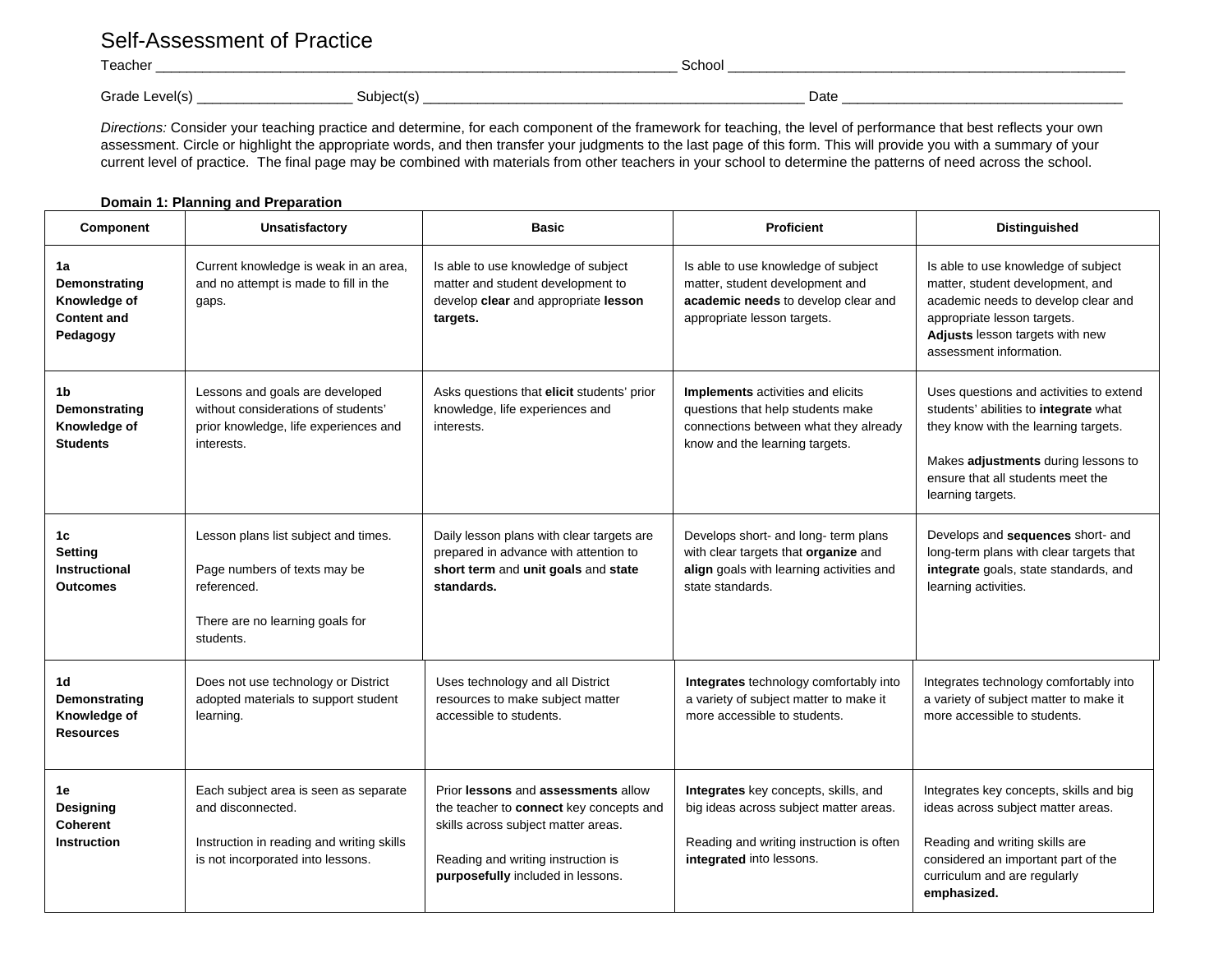| Component                                      | Unsatisfactory                                   | <b>Basic</b>                                                                | <b>Proficient</b>                                                                                                                         | <b>Distinguished</b>                                                                                                                                  |
|------------------------------------------------|--------------------------------------------------|-----------------------------------------------------------------------------|-------------------------------------------------------------------------------------------------------------------------------------------|-------------------------------------------------------------------------------------------------------------------------------------------------------|
| <b>Designing Student</b><br><b>Assessments</b> | Assessment data is rarely collected<br>and used. | Begins to use formative assessment<br>(for learning) to inform instruction. | Uses formative and summative<br>assessments to inform instruction.<br>Begins to collect data on students<br>throughout the day or period. | Uses multiple assessments to provide<br>quidance for daily lessons and long<br>term planning.<br>Collects data on an ongoing and<br>consistent basis. |

#### **Component Unsatisfactory Basic Proficient Distinguished 2a Creating an Environment of Respect and Rapport**  The relationship between teacher and students and among students is hostile. Students do not use any problem solving strategies. Only a selected few students have opportunities to participate. The teacher or students correct mistakes immediately. Responds sarcastically when students ask questions. Builds **caring, friendly** rapport with students. Models **equitable** and **respectful** relationships. Teaches students some **strategies** to respond to unfairness and disrespect. There is evidence of community and **positive** relationships. Students are given **opportunities** to explain their thinking in partnerships, small groups and to the whole class. Some **discussion** around confusing ideas occurs. **Encourages** students to seek out resources and information on their own. Promotes caring and respectful **interactions** among students. Responds to incidents of unfairness and disrespect **equitably**. Encourages students to respect differences and teaches **strategies** to solve problems. There is evidence of a **community of learners**. Students are given **equitable opportunities** to share their thinking in partnerships, small groups and to the whole class. Mistakes are seen as **opportunities** for learning. Routines are crated that encourage students to **find resources** and information on their own. Fosters a **safe** and **inclusive** learning community. Students participate in maintaining a **climate** of equity, caring, and respect. Students may initiate **creative solutions** to conflicts. The classroom is **model** of a learning community. Students are given equitable opportunities to share their thinking in partnerships, small groups and to the whole class. Students show interest in **discovering**  others' ideas. There is strong evidence of a classroom culture that supports **sense making.**  Students remember and use routines **independently** to find resources and information.

#### **Domain 2: The Classroom Environment**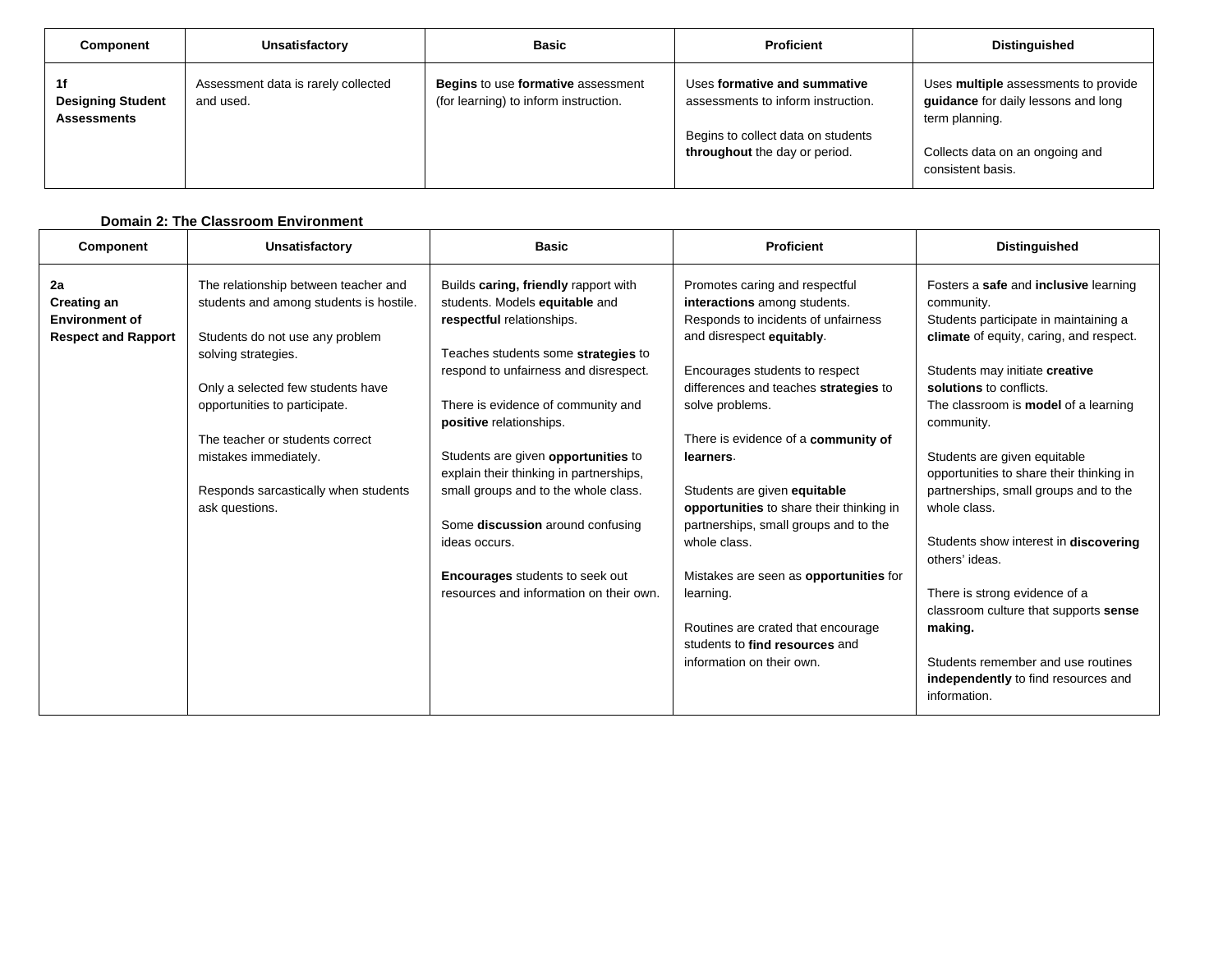| <b>Component</b>                                               | Unsatisfactory                                                                                                                                                                                                                                                                                                                                                                                                                                                                               | Basic                                                                                                                                                                                                                                                                                                                                                                                                                                                                                            | Proficient                                                                                                                                                                                                                                                                                                                                                                                                                                                                                                                                                          | Distinguished                                                                                                                                                                                                                                                                                                                                                                                                                                                                                                                                                    |
|----------------------------------------------------------------|----------------------------------------------------------------------------------------------------------------------------------------------------------------------------------------------------------------------------------------------------------------------------------------------------------------------------------------------------------------------------------------------------------------------------------------------------------------------------------------------|--------------------------------------------------------------------------------------------------------------------------------------------------------------------------------------------------------------------------------------------------------------------------------------------------------------------------------------------------------------------------------------------------------------------------------------------------------------------------------------------------|---------------------------------------------------------------------------------------------------------------------------------------------------------------------------------------------------------------------------------------------------------------------------------------------------------------------------------------------------------------------------------------------------------------------------------------------------------------------------------------------------------------------------------------------------------------------|------------------------------------------------------------------------------------------------------------------------------------------------------------------------------------------------------------------------------------------------------------------------------------------------------------------------------------------------------------------------------------------------------------------------------------------------------------------------------------------------------------------------------------------------------------------|
| 2b<br>Establishing a<br><b>Culture for Learning</b>            | The classroom environment conveys a<br>negative culture for learning,<br>characterized by low teacher<br>commitment to the subject, low<br>expectations for student achievement,<br>and little or no student pride in work.                                                                                                                                                                                                                                                                  | The teacher's attempt to create a<br>culture for learning is partially<br>successful, with little teacher<br>commitment to the subject, modest<br>expectations for student achievement,<br>and little student pride in work. Both the<br>teacher and students appear to be only<br>"going through the motions."                                                                                                                                                                                  | The classroom culture is characterized<br>by high expectations for most students<br>and genuine commitment to the subject<br>by both teacher and students, with<br>students demonstrating pride in their<br>work.                                                                                                                                                                                                                                                                                                                                                   | High levels of student energy and<br>teacher passion for the subject create a<br>culture for learning in which everyone<br>shares a belief in the importance of the<br>subject and all students hold<br>themselves to high standards of<br>performance-for example, by initiating<br>improvements to their work.                                                                                                                                                                                                                                                 |
| 2c<br><b>Managing</b><br><b>Classroom</b><br><b>Procedures</b> | There is no evidence of established<br>procedures and routines.<br>There are frequent work stoppages to<br>regain order.<br>Students to not work in groups or<br>partnerships.                                                                                                                                                                                                                                                                                                               | Develops, models and practices<br>routines with students.<br>Steps for procedures are <b>posted</b> in the<br>classroom.<br>Work stoppages due to off task<br>behavior are infrequent.<br>Reviews works in groups or<br>partnerships on a daily basis.<br>Periodically, teacher points out<br>connections between group behavior<br>and success.                                                                                                                                                 | Develops, models and practices<br>routines with students.<br>Routines are reviewed before lessons<br>and debriefed afterward.<br>Work stoppages due to off task<br>behavior are minimal.<br>Students work in groups or partnerships<br>on a <b>daily</b> basis.<br>Students and teacher develop, model<br>and practice expectations for<br>collaborative group work.<br><b>Debriefs</b> at the activity's conclusion,<br>giving students a chance to connect<br>group behavior to success and<br>accomplishments.                                                   | Students understand the connection<br>between routines/procedures and<br>success/accomplishment.<br>Students show ownership of routines<br>and procedures.<br>Work stoppages due to off task<br>behavior are minimal.<br>Expectations for collaborations are<br>developed, modeled and practiced by<br>teacher and students.<br>Frequent collaborative opportunities<br>are provided with clear purpose.<br>After group work, students debrief,<br>connecting group behaviors to<br>success and accomplishments.                                                 |
| 2d<br><b>Managing Student</b><br><b>Behavior</b>               | No standards of behavior appear to be<br>established or students are confused as<br>to what the standards are.<br>Student behavior is not monitored; the<br>teacher is unaware of what students<br>are doing.<br>Does not respond to misbehavior or the<br>response in inconsistent, overly<br>repressive or does not respect the<br>student's dignity.<br>Teacher ignores students not following<br>school wide rules.<br>Students are frequently confused about<br>teacher's instructions. | Standards of conduct have been<br>taught and are clear to students.<br>Attention and movement in the<br>classroom show that s/he is <b>aware</b> of<br>all student activity.<br>Responds appropriately to disruptive<br>behavior and <b>promotes</b> some <b>positive</b><br>behavior.<br>Teacher supports school wide rules<br>and encourages students to follow<br>them.<br>Lays out multi-step directions in both<br>oral and written form to eliminate<br>confusion and repeated directions. | Standards of conduct are clear to all<br>students and have been developed with<br>student participation.<br>Alert to student behavior at all times.<br><b>Least invasive responses to</b><br>misbehavior are used.<br>Can work with individuals or small<br>groups while monitoring the whole<br>classroom.<br>Teacher supports school wide rules and<br>expects students to follow them.<br>Lays pout multi-step directions in<br>multiple forms (oral, written, picture)<br>as necessary so that students can carry<br>out activities without confusion or error. | Facilitates a positive environment in<br>which students are guided to take a<br>strong role in maintaining and<br>monitoring behavior.<br>Equitably and consistently reinforces<br>expectations and consequences.<br>Lesson plans, pacing and instructional<br>strategies are structured to prevent<br>misbehavior.<br>Teacher discusses the purpose of<br>school wide rules and expects students<br>to follow them.<br>Teacher lays out all directions in<br>multiple forms.<br>Routines are taught so that students<br>can efficiently carry out instructions. |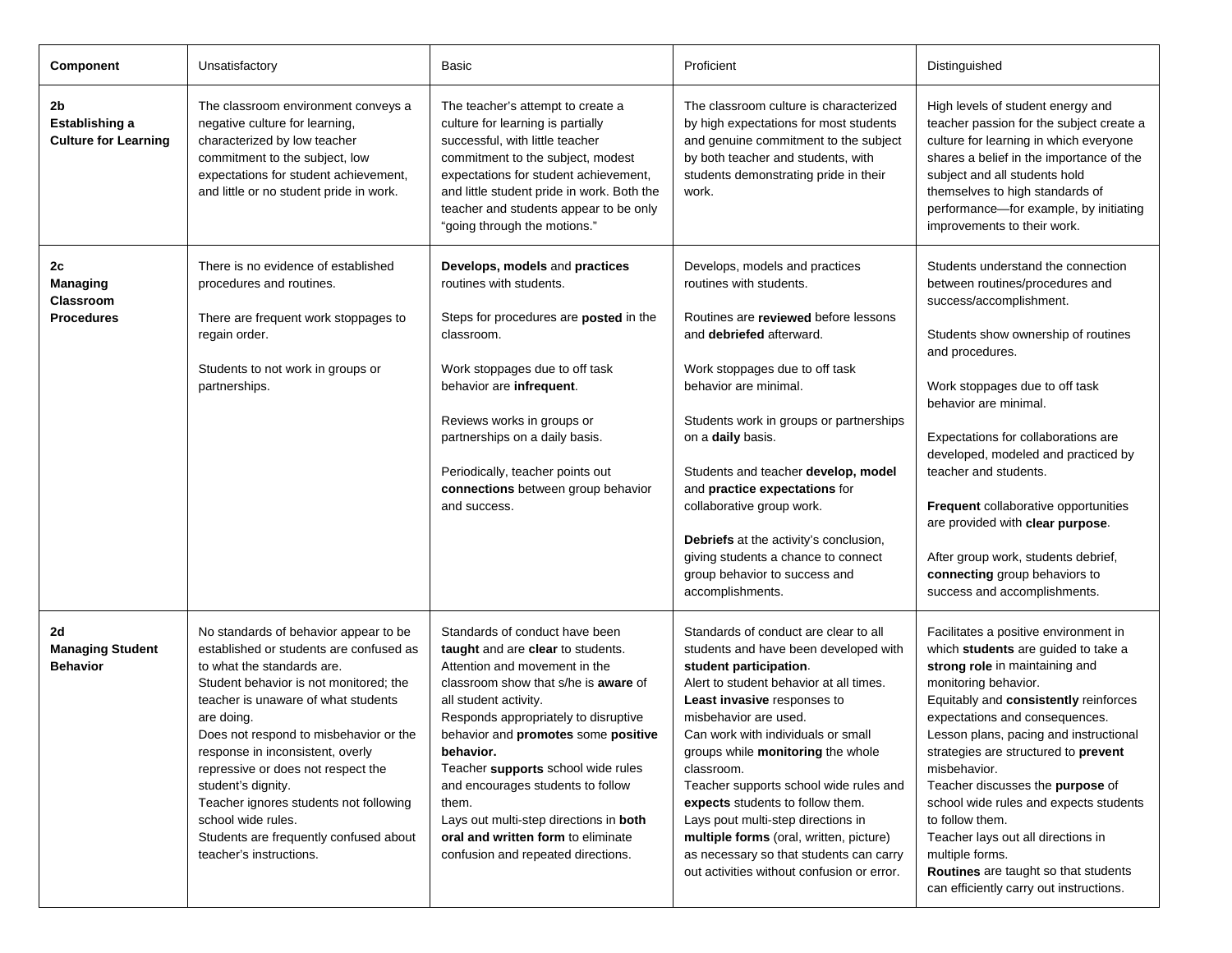| Component                                        | Unsatisfactory                                                                                                                                                                | <b>Basic</b>                                                                                                                                                                                                                                                                                                      | Proficient                                                                                                                                                                                                                                                              | <b>Distinguished</b>                                                                                                                                                                                                                                                                                          |
|--------------------------------------------------|-------------------------------------------------------------------------------------------------------------------------------------------------------------------------------|-------------------------------------------------------------------------------------------------------------------------------------------------------------------------------------------------------------------------------------------------------------------------------------------------------------------|-------------------------------------------------------------------------------------------------------------------------------------------------------------------------------------------------------------------------------------------------------------------------|---------------------------------------------------------------------------------------------------------------------------------------------------------------------------------------------------------------------------------------------------------------------------------------------------------------|
| 2e<br><b>Organizing Physical</b><br><b>Space</b> | The physical environment is unsafe, or<br>some students don't have access to<br>learning. Alignment between the<br>physical arrangement and the lesson<br>activities is poor. | The classroom is safe, and essential<br>learning is accessible to most students;<br>the teacher's use of physical resources,<br>including computer technology, is<br>moderately effective. The teacher may<br>attempt to modify the physical<br>arrangement to suit learning activities,<br>with partial success. | The classroom is safe, and learning is<br>accessible to all students; the teacher<br>ensures that the physical arrangement<br>is appropriate to the learning activities.<br>The teacher makes effective use of<br>physical resources, including computer<br>technology. | The classroom is safe, and the physical<br>environment ensures the learning of all<br>students, including those with special<br>needs. Students contribute to the use<br>or adaptation of the physical<br>environment to advance learning.<br>Technology is used skillfully, as<br>appropriate to the lesson. |

### **Domain 3: Instruction**

| <b>Component</b>                                                                  | Unsatisfactory                                                                                                                                                                                                                                                                                                             | <b>Basic</b>                                                                                                                                                                                                                                                                                                                                                                                                  | <b>Proficient</b>                                                                                                                                                                                                                                                                                                                                                                                                       | <b>Distinguished</b>                                                                                                                                                                                                                                                                                                                                                                                                                                                    |
|-----------------------------------------------------------------------------------|----------------------------------------------------------------------------------------------------------------------------------------------------------------------------------------------------------------------------------------------------------------------------------------------------------------------------|---------------------------------------------------------------------------------------------------------------------------------------------------------------------------------------------------------------------------------------------------------------------------------------------------------------------------------------------------------------------------------------------------------------|-------------------------------------------------------------------------------------------------------------------------------------------------------------------------------------------------------------------------------------------------------------------------------------------------------------------------------------------------------------------------------------------------------------------------|-------------------------------------------------------------------------------------------------------------------------------------------------------------------------------------------------------------------------------------------------------------------------------------------------------------------------------------------------------------------------------------------------------------------------------------------------------------------------|
| 3a<br><b>Communicating with</b><br><b>Students</b>                                | Expectations for learning, directions<br>and procedures, and explanations of<br>content are unclear or confusing to<br>students. The teacher's use of<br>language contains errors or is<br>inappropriate for students' cultures or<br>levels of development.<br>Lessons are a string activities related to<br>the subject. | Expectations for learning, directions and<br>procedures, and explanations of content<br>are clarified after initial confusion; the<br>teacher's use of language is correct but<br>may not be completely appropriate for<br>students' cultures or levels of<br>development.<br>Targets are clearly stated and made<br>explicit to students.                                                                    | Expectations for learning, directions and<br>procedures, and explanations of content<br>are clear to students. Communications<br>are appropriate for students' cultures<br>and levels of development.<br>Targets are communicated to students<br>in writing on a daily basis.                                                                                                                                           | Expectations for learning, directions and<br>procedures, and explanations of content<br>are clear to students. The teacher's oral<br>and written communication is clear and<br>expressive, appropriate for students'<br>cultures and levels of development, and<br>anticipates possible student<br>misconceptions.<br>Establishes, reviews, and revises<br>learning goals with students on a<br>regular basis.                                                          |
| 3 <sub>b</sub><br><b>Using Questioning</b><br>and Discussion<br><b>Techniques</b> | Does not allow adequate processing<br>time after asking a question.<br>The same students usually respond.<br>Whole group lecture is primarily used<br>with only a few volunteers answering<br>questions.<br>Students' level of concerns about own<br>learning is very low.<br>Students are not engaged.                    | Usually allows five seconds or more of<br>silence after asking a question.<br>Almost all students are ready with a<br>response.<br>Teacher uses a variety of questioning<br>strategies to elicit responses from most<br>students.<br>Conversation also begins to occur as<br>responses between students.<br>The level of concern about own<br>learning is moderately high.<br>Students are regularly engaged. | Students have a variety of ways to<br>process. (For example, five or more<br>seconds of think time or some writing<br>time.)<br>Almost all students are ready with a<br>response.<br>Teacher uses a variety of questioning<br>strategies to elicit responses from all<br>students.<br>Students are responding to each other.<br>The level of concern about own<br>learning is high.<br>Students are frequently engaged. | Students expect think time and have a<br>variety of ways to process throughout<br>the lesson.<br>Wait time also occurs after student<br>answers or questions.<br>Teacher uses a variety of questioning<br>strategies to elicit response from almost<br>all students.<br>There are times when the teacher can<br>step back and let students carry the<br>conversation.<br>The level of concern about own<br>learning is very high.<br>Students are consistently engaged. |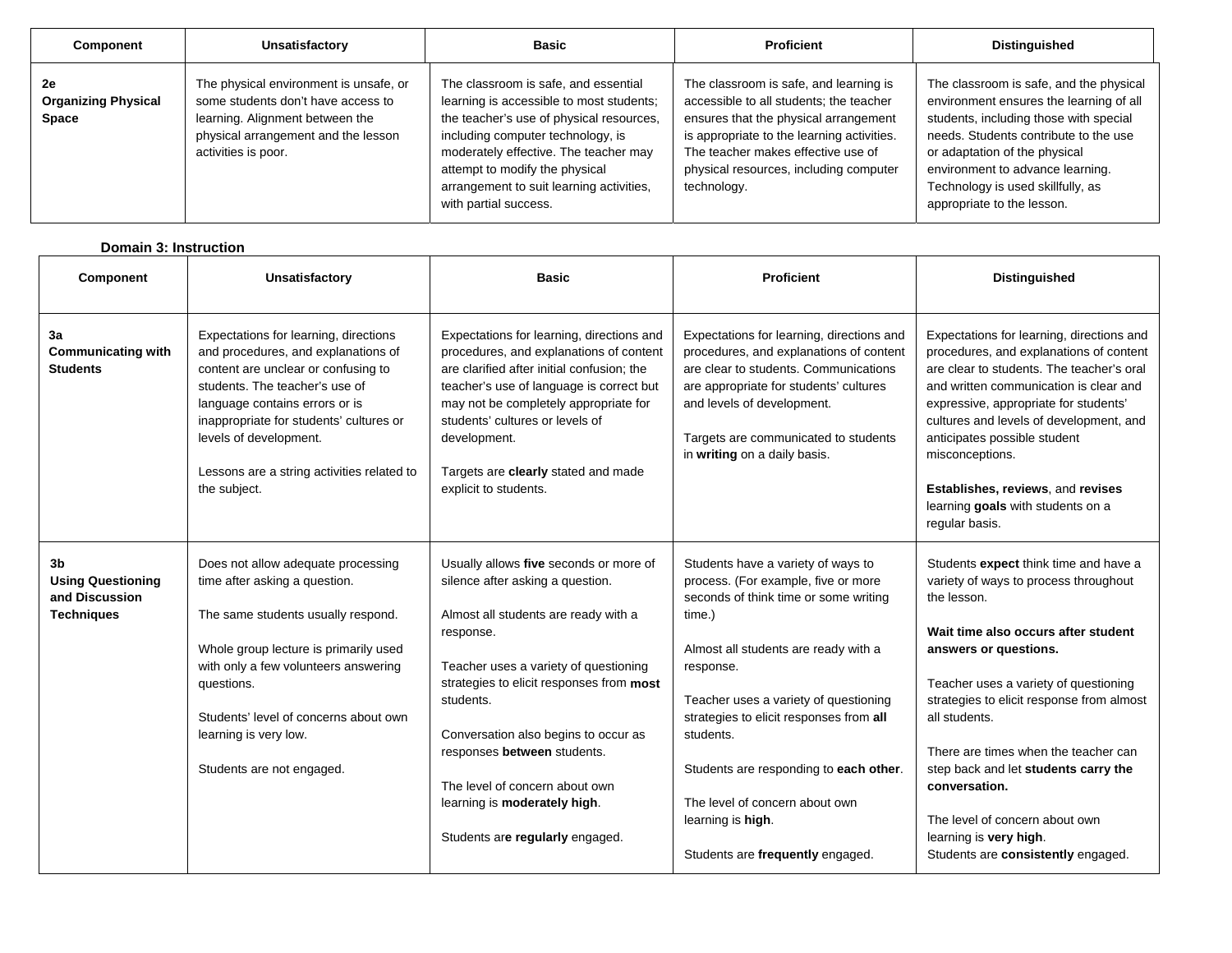| Students are teacher dependent.<br><b>Supports</b> students in developing skills<br>Learning activities enable students to<br>Students <b>initiate</b> learning goals and set<br>set goals and develop strategies for<br>needed to monitor their own learning.<br>criteria for evaluating work.<br>monitoring and reflecting on progress<br>They do not reflect on their learning or<br>Students reflect on and discuss<br>Students reflect on progress and<br>behavior.<br>and product.<br>process as a regular part of learning<br>progress and process.<br>Students have no opportunities to<br><b>Engages</b> students through activities<br>experiences.<br>engage in problem solving or critical<br>Begins to engage students through<br>and questioning strategies that develop<br>activities and questioning strategies<br>thinking activities.<br>skills in identification and understanding<br>Facilitates regular opportunities for<br>that develop skills in identification and<br>of key concepts and issues.<br>students to design and implement<br>understanding of key concepts and<br>inquires, problem solve, analyze<br>Lessons are focused on having<br>students acquire and then memorize<br>Paces instruction and classroom<br>content and draw conclusions -<br>issues.<br>considering multiple perspectives<br>facts.<br>business to maintain engagement.<br>Provides time for students to complete<br>(e.g. scientific inquiry or social studies<br>Poor pacing for learning activities,<br>The daily schedule reflects the<br>learning activities.<br>analysis).<br>transitions, and a lack of routines leads<br>expectation that much learning will<br>to much wasted time.<br>Routines for classroom business and<br>Paces instruction to maintain<br>occur.<br>transitions minimize wasted time.<br>engagement and to include reflection,<br>There are times when no learning is<br>There is little wasted time.<br>assessment and closure.<br>Begins to vary instructional strategies<br>occurring.<br>Varies instructional strategies to<br>Transitions are fluent and integrated<br>to increase student engagement.<br>Instructional strategies are unsuitable to<br>into learning activities.<br>increase student participation.<br>the learning goals.<br>Most students are engaged in<br>There is no wasted time.<br>activities.<br>Most or all students are regularly<br>Many students are not engaged in<br>Uses a repertoire of strategies to<br>engaged.<br>activities.<br>ensure fullest participation and learning<br>Lesson content and delivery is modified<br>Lessons are planned purposefully to<br>for some students.<br>for each student.<br>Lesson content and delivery is the<br>include accommodations for students.<br>Most or all students are regularly<br>same for all students regardless of<br>Sheltered instruction techniques are<br>engaged.<br>incorporated into most lessons.<br>Most lessons are planned with<br>Accommodations are planned and<br>ability<br>sheltered instruction strategies in mind.<br>seamlessly integrated into lessons.<br>Teacher often models processes and<br>No sheltered instruction techniques are<br>Uses a gradual release of<br>Most or all lessons use sheltered<br>activities. Shows completed products<br>used.<br>responsibility model releasing<br>even with simple activities or<br>instruction techniques.<br>Students are not provided with models.<br>students to work independently after<br>assignments.<br>sufficient modeling and practice.<br>Teacher uses gradual release of<br>responsibility model, almost always<br>Students are released to work<br>modeling processes and activities.<br>independently too soon.<br>Shows completed products resulting in<br>higher quality student work. | <b>Component</b>                              | Unsatisfactory | <b>Basic</b> | <b>Proficient</b> | <b>Distinguished</b> |
|-------------------------------------------------------------------------------------------------------------------------------------------------------------------------------------------------------------------------------------------------------------------------------------------------------------------------------------------------------------------------------------------------------------------------------------------------------------------------------------------------------------------------------------------------------------------------------------------------------------------------------------------------------------------------------------------------------------------------------------------------------------------------------------------------------------------------------------------------------------------------------------------------------------------------------------------------------------------------------------------------------------------------------------------------------------------------------------------------------------------------------------------------------------------------------------------------------------------------------------------------------------------------------------------------------------------------------------------------------------------------------------------------------------------------------------------------------------------------------------------------------------------------------------------------------------------------------------------------------------------------------------------------------------------------------------------------------------------------------------------------------------------------------------------------------------------------------------------------------------------------------------------------------------------------------------------------------------------------------------------------------------------------------------------------------------------------------------------------------------------------------------------------------------------------------------------------------------------------------------------------------------------------------------------------------------------------------------------------------------------------------------------------------------------------------------------------------------------------------------------------------------------------------------------------------------------------------------------------------------------------------------------------------------------------------------------------------------------------------------------------------------------------------------------------------------------------------------------------------------------------------------------------------------------------------------------------------------------------------------------------------------------------------------------------------------------------------------------------------------------------------------------------------------------------------------------------------------------------------------------------------------------------------------------------------------------------------------------------------------------------------------------------------------------------------------------------------------------------------------------------------------------------------------------------------------------------------------------------------------------------------------------------------------------------------------------------------------------------------------------------------------------------------------------------------------|-----------------------------------------------|----------------|--------------|-------------------|----------------------|
|                                                                                                                                                                                                                                                                                                                                                                                                                                                                                                                                                                                                                                                                                                                                                                                                                                                                                                                                                                                                                                                                                                                                                                                                                                                                                                                                                                                                                                                                                                                                                                                                                                                                                                                                                                                                                                                                                                                                                                                                                                                                                                                                                                                                                                                                                                                                                                                                                                                                                                                                                                                                                                                                                                                                                                                                                                                                                                                                                                                                                                                                                                                                                                                                                                                                                                                                                                                                                                                                                                                                                                                                                                                                                                                                                                                                             | 3c<br><b>Engaging Students</b><br>in Learning |                |              |                   |                      |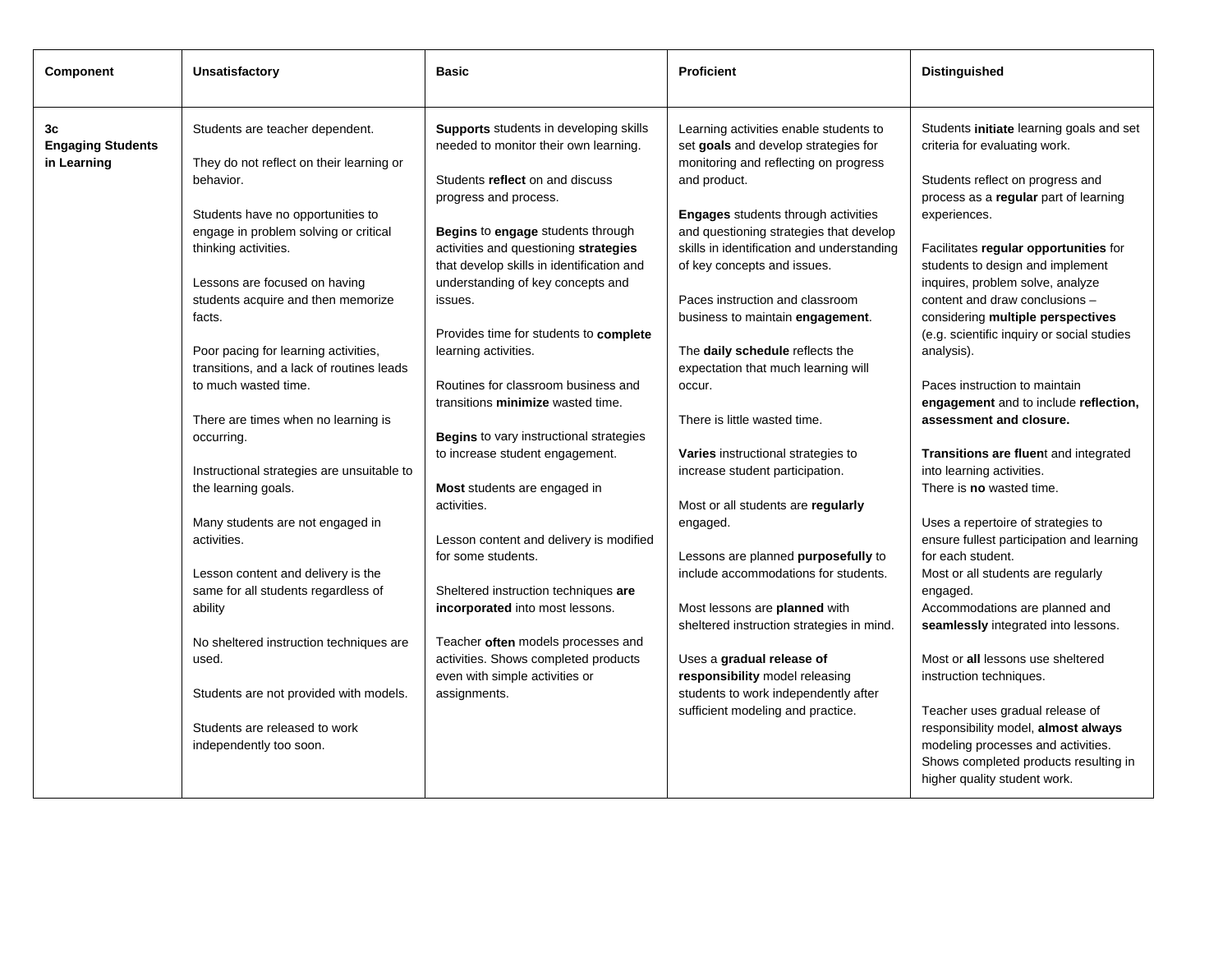| Component                                                              | Unsatisfactory                                                                                                                                                                                                                                                                                    | <b>Basic</b>                                                                                                                                                                                                                                              | <b>Proficient</b>                                                                                                                                                                                                     | Distinguished                                                                                                                                                                                                                                                                                                                      |
|------------------------------------------------------------------------|---------------------------------------------------------------------------------------------------------------------------------------------------------------------------------------------------------------------------------------------------------------------------------------------------|-----------------------------------------------------------------------------------------------------------------------------------------------------------------------------------------------------------------------------------------------------------|-----------------------------------------------------------------------------------------------------------------------------------------------------------------------------------------------------------------------|------------------------------------------------------------------------------------------------------------------------------------------------------------------------------------------------------------------------------------------------------------------------------------------------------------------------------------|
| 3d<br><b>Using Assessment</b><br>in Instruction                        | Students do not assess their own<br>learning.                                                                                                                                                                                                                                                     | Begins to provide students with<br>feedback on work.                                                                                                                                                                                                      | Assists students in reflecting on and<br>assessing their own work.                                                                                                                                                    | Integrates student self-assessment<br>and reflection into learning activities.                                                                                                                                                                                                                                                     |
|                                                                        | Does not use assessment to quide<br>instruction.                                                                                                                                                                                                                                                  | Some student <b>involvement</b> in<br>assessing work.<br>Uses a variety of techniques to re-<br>teach material and uses information<br>from assessments to plan learning<br>activities                                                                    | Creates scoring guides with students<br>when needed.<br>Uses formative and summative<br>assessment information to plan<br>lessons.<br><b>Checks</b> for understanding while<br>teaching and addresses disequilibrium. | Engages all students in self and peer-<br>assessment and in monitoring<br>progress and goals over time. Scoring<br>guides provide clear guidelines for<br>assessment.<br>Includes assessments as a regular part<br>of instruction to plan and revise<br>lessons.<br>Regularly check for understanding and<br>modifies instruction. |
| 3e<br>Demonstrating<br><b>Flexibility and</b><br><b>Responsiveness</b> | The teacher adheres to the instruction<br>plan, even when a change would<br>improve the lesson or address students'<br>lack of interest. The teacher brushes<br>aside student questions; when students<br>experience difficulty, the teacher<br>blames the students or their home<br>environment. | The teacher attempts to modify the<br>lesson when needed and to respond to<br>student questions, with moderate<br>success. The teacher accepts<br>responsibility for student success, but<br>has only a limited repertoire of<br>strategies to draw upon. | The teacher promotes the successful<br>learning of all students, making<br>adjustments as needed to instruction<br>plans and accommodating student<br>questions, needs, and interests.                                | The teacher seizes an opportunity to<br>enhance learning, building on a<br>spontaneous event or student interests.<br>The teacher ensures the success of all<br>students, using an extensive repertoire<br>of instructional strategies.                                                                                            |

# **Domain 4: Professional Responsibilities**

| Component                                    | Unsatisfactory                                                                                                                                                                                                                                                 | <b>Basic</b>                                                                                                                                                                                  | <b>Proficient</b>                                                                                                                                                                                                       | <b>Distinguished</b>                                                                                                                                                                                                               |
|----------------------------------------------|----------------------------------------------------------------------------------------------------------------------------------------------------------------------------------------------------------------------------------------------------------------|-----------------------------------------------------------------------------------------------------------------------------------------------------------------------------------------------|-------------------------------------------------------------------------------------------------------------------------------------------------------------------------------------------------------------------------|------------------------------------------------------------------------------------------------------------------------------------------------------------------------------------------------------------------------------------|
| 4a<br><b>Reflecting on</b><br>Teaching       | Does not reflect on practice; little growth<br>seen over time.                                                                                                                                                                                                 | Reflects on practice on a regular basis.<br>Invites an observer in to give feedback or<br>collect data and has observed another<br>teacher.                                                   | Regularly engages in reflections in a<br>formalized manner (e.g. journaling).<br>On a regular basis, has observers in the<br>classroom to provide feedback and<br>observes other teachers' classrooms.                  | Practices reflections and assessment<br>daily in a formalized manner.<br>Is a member of a <b>formal group</b> that<br>regularly observes classrooms and<br>reflects on data.                                                       |
| 4b<br>Maintaining<br><b>Accurate Records</b> | Irregular attendance and tardiness<br>(without communication with an<br>administrator) negatively affect<br>performance on teacher standard and<br>indicators.<br>Plans are not completed and materials<br>are not ready for the day's learning<br>activities. | Attendance and punctuality positively<br>affect performance on all standards and<br>indicators.<br>Plans are completed and materials are<br>ready for several days of learning<br>activities. | Attendance and punctuality positively<br>affect performance on all standards and<br>indicators.<br><b>Weekly</b> plans and materials are<br>completed; thorough plans for a<br>substitute are completed when<br>needed. | Attendance and punctuality positively<br>affect performance on all standards and<br>indicators.<br>Weekly targeted lessons, plans and<br>materials are completed; thorough<br>plans for a substitute are completed<br>when needed. |